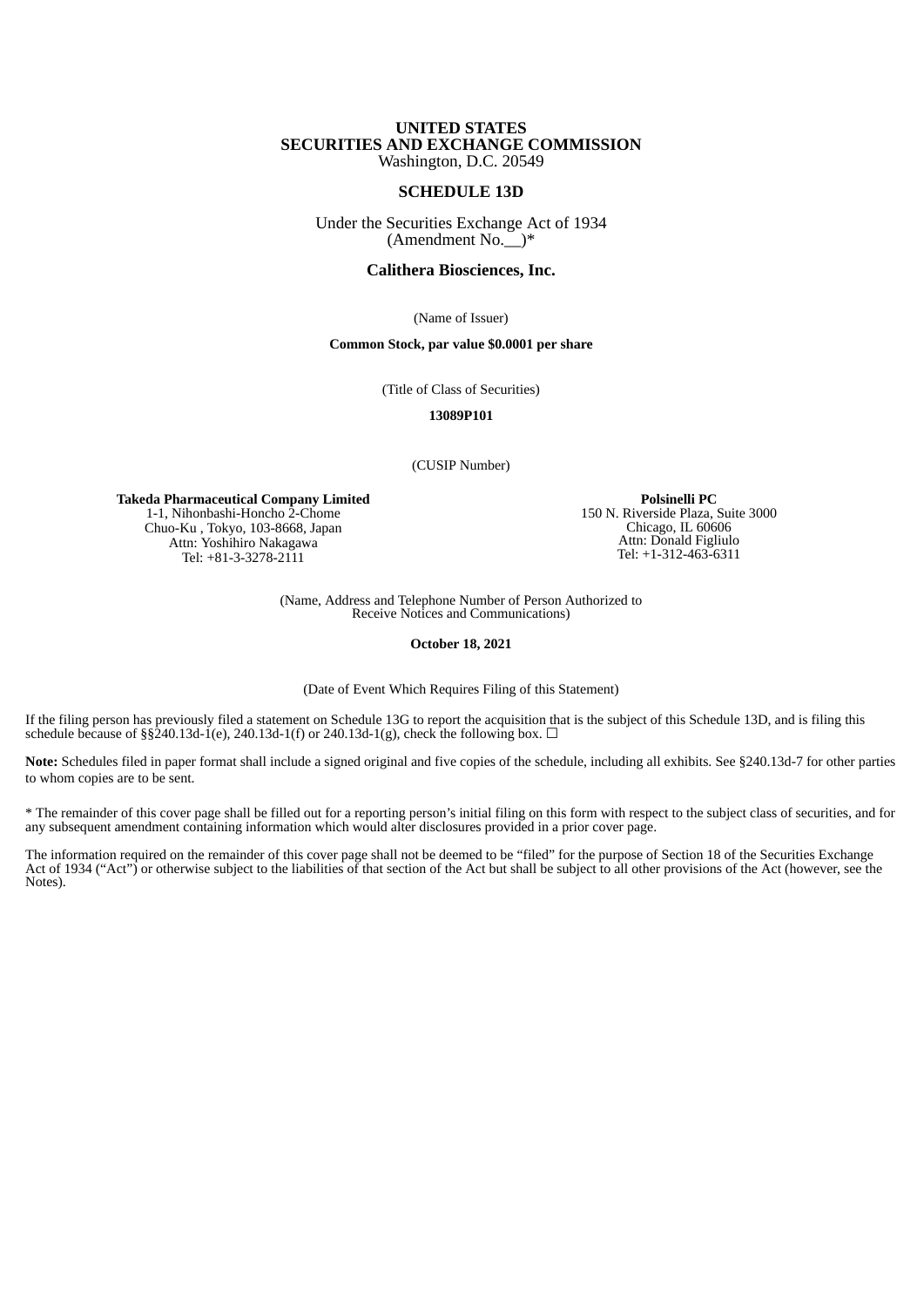| $\mathbf{1}$                                                                          | <b>NAMES OF REPORTING PERSONS</b>                                                                 |    |                                           |  |  |  |
|---------------------------------------------------------------------------------------|---------------------------------------------------------------------------------------------------|----|-------------------------------------------|--|--|--|
|                                                                                       | Takeda Pharmaceutical Company Limited                                                             |    |                                           |  |  |  |
| $\overline{2}$                                                                        | CHECK THE APPROPRIATE BOX IF A MEMBER OF A GROUP<br>(a) $\Box$<br>(b)                             |    |                                           |  |  |  |
| 3                                                                                     | <b>SEC USE ONLY</b>                                                                               |    |                                           |  |  |  |
| 4                                                                                     | <b>SOURCE OF FUNDS (See Instructions)</b><br>OO (see Item 3)                                      |    |                                           |  |  |  |
| 5                                                                                     | CHECK BOX IF DISCLOSURE OF LEGAL PROCEEDINGS IS REQUIRED<br>PURSUANT TO ITEMS 2(d) or 2(e) $\Box$ |    |                                           |  |  |  |
| 6                                                                                     | CITIZENSHIP OR PLACE OF ORGANIZATION                                                              |    |                                           |  |  |  |
|                                                                                       | Japan                                                                                             |    |                                           |  |  |  |
| <b>NUMBER OF SHARES</b><br>BENEFICIALLY OWNED BY<br><b>EACH REPORTING PERSON WITH</b> |                                                                                                   | 7  | <b>SOLE VOTING POWER</b>                  |  |  |  |
|                                                                                       |                                                                                                   | 8  | <b>SHARED VOTING POWER 14,817,484 (1)</b> |  |  |  |
|                                                                                       |                                                                                                   | 9  | <b>SOLE DISPOSITIVE POWER</b>             |  |  |  |
|                                                                                       |                                                                                                   | 10 | SHARED DISPOSITIVE POWER 14,817,484 (1)   |  |  |  |
| 11                                                                                    | AGGREGATE AMOUNT BENEFICIALLY OWNED BY EACH REPORTING PERSON<br>14,817,484 (1)                    |    |                                           |  |  |  |
| 12                                                                                    | CHECK IF THE AGGREGATE AMOUNT IN ROW (11) EXCLUDES CERTAIN SHARES (See Instructions) $\Box$       |    |                                           |  |  |  |
| 13                                                                                    | PERCENT OF CLASS REPRESENTED BY AMOUNT IN ROW (11)<br>$13.2\%$ (2)                                |    |                                           |  |  |  |
| 14                                                                                    | TYPE OF REPORTING PERSON (See Instructions)                                                       |    |                                           |  |  |  |
|                                                                                       | CO                                                                                                |    |                                           |  |  |  |
|                                                                                       |                                                                                                   |    |                                           |  |  |  |

(1) Takeda Pharmaceutical Company Limited's beneficial ownership of the Calithera Biosciences, Inc.'s (the "Issuer") common stock (the "Common Stock") consists of 14,817,484 shares of Common Stock issuable upon the conversion of 1,000,000 shares of the Issuer's Series A preferred stock held directly by Millennium Pharmaceuticals, Inc., which is a direct, wholly owned subsidiary of Takeda Pharmaceuticals U.S.A. Inc., which is owned directly by both Takeda Pharmaceutical Company Limited (72.7%) and Takeda Pharmaceuticals International AG (27.30%). Takeda Pharmaceuticals International AG is a direct, wholly owned subsidiary of Takeda Pharmaceutical Company Limited.

(2) Based on 112,053,658 shares of Common Stock outstanding as of April 4, 2022, including the 14,817,484 shares of Common Stock issuable upon conversion of the Issuer's Series A preferred stock, as reported on the Schedule 14A filed by the Issuer on April 20, 2022.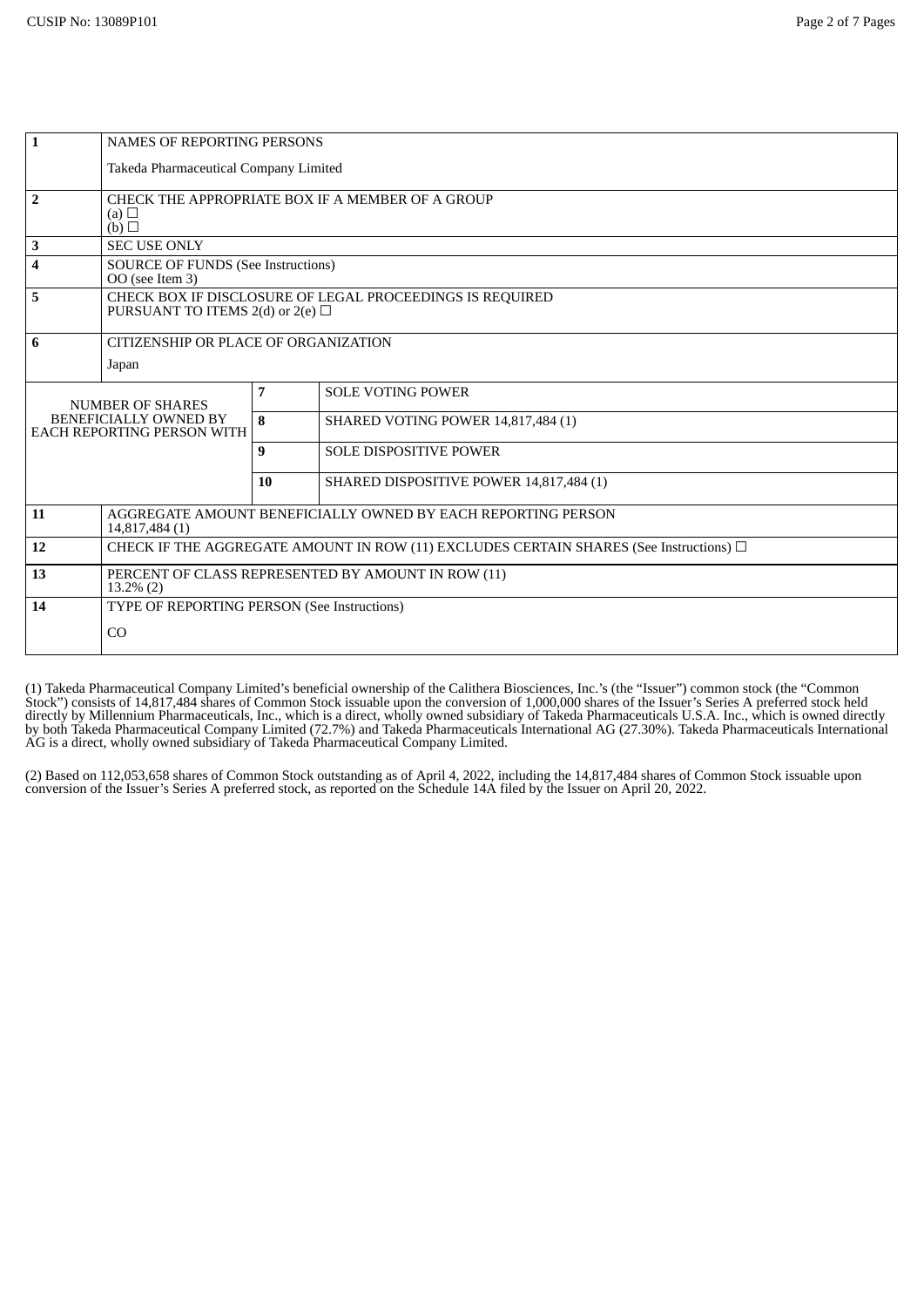| $\mathbf{1}$                                                                   | <b>NAMES OF REPORTING PERSONS</b>                                                                 |    |                                         |  |  |  |
|--------------------------------------------------------------------------------|---------------------------------------------------------------------------------------------------|----|-----------------------------------------|--|--|--|
|                                                                                | Millennium Pharmaceuticals, Inc.                                                                  |    |                                         |  |  |  |
| $\overline{2}$                                                                 | CHECK THE APPROPRIATE BOX IF A MEMBER OF A GROUP<br>(a) $\Box$<br>(b) $\Box$                      |    |                                         |  |  |  |
| 3                                                                              | <b>SEC USE ONLY</b>                                                                               |    |                                         |  |  |  |
| 4                                                                              | <b>SOURCE OF FUNDS (See Instructions)</b><br>OO (see Item 3)                                      |    |                                         |  |  |  |
| $\overline{\mathbf{5}}$                                                        | CHECK BOX IF DISCLOSURE OF LEGAL PROCEEDINGS IS REQUIRED<br>PURSUANT TO ITEMS 2(d) or 2(e) $\Box$ |    |                                         |  |  |  |
| 6                                                                              | CITIZENSHIP OR PLACE OF ORGANIZATION                                                              |    |                                         |  |  |  |
|                                                                                | Delaware                                                                                          |    |                                         |  |  |  |
| <b>NUMBER OF SHARES</b><br>BENEFICIALLY OWNED BY<br>EACH REPORTING PERSON WITH |                                                                                                   | 7  | <b>SOLE VOTING POWER</b>                |  |  |  |
|                                                                                |                                                                                                   | 8  | SHARED VOTING POWER 14,817,484 (1)      |  |  |  |
|                                                                                |                                                                                                   | 9  | <b>SOLE DISPOSITIVE POWER</b>           |  |  |  |
|                                                                                |                                                                                                   | 10 | SHARED DISPOSITIVE POWER 14,817,484 (1) |  |  |  |
| 11                                                                             | AGGREGATE AMOUNT BENEFICIALLY OWNED BY EACH REPORTING PERSON<br>14,817,484 (1)                    |    |                                         |  |  |  |
| 12                                                                             | CHECK IF THE AGGREGATE AMOUNT IN ROW (11) EXCLUDES CERTAIN SHARES (See Instructions) $\square$    |    |                                         |  |  |  |
| 13                                                                             | PERCENT OF CLASS REPRESENTED BY AMOUNT IN ROW (11)<br>$13.2\%$ (2)                                |    |                                         |  |  |  |
| 14                                                                             | TYPE OF REPORTING PERSON (See Instructions)                                                       |    |                                         |  |  |  |
|                                                                                | CO                                                                                                |    |                                         |  |  |  |

(1) Consists of 14,817,484 shares of Common Stock issuable upon the conversion of 1,000,000 shares of the Issuer's Series A preferred stock.

(2) Based on 112,053,658 shares of Common Stock outstanding as of April 4, 2022, including the 14,817,484 shares of Common Stock issuable upon conversion of the Issuer's Series A preferred stock, as reported on the Schedule 14A filed by the Issuer on April 20, 2022.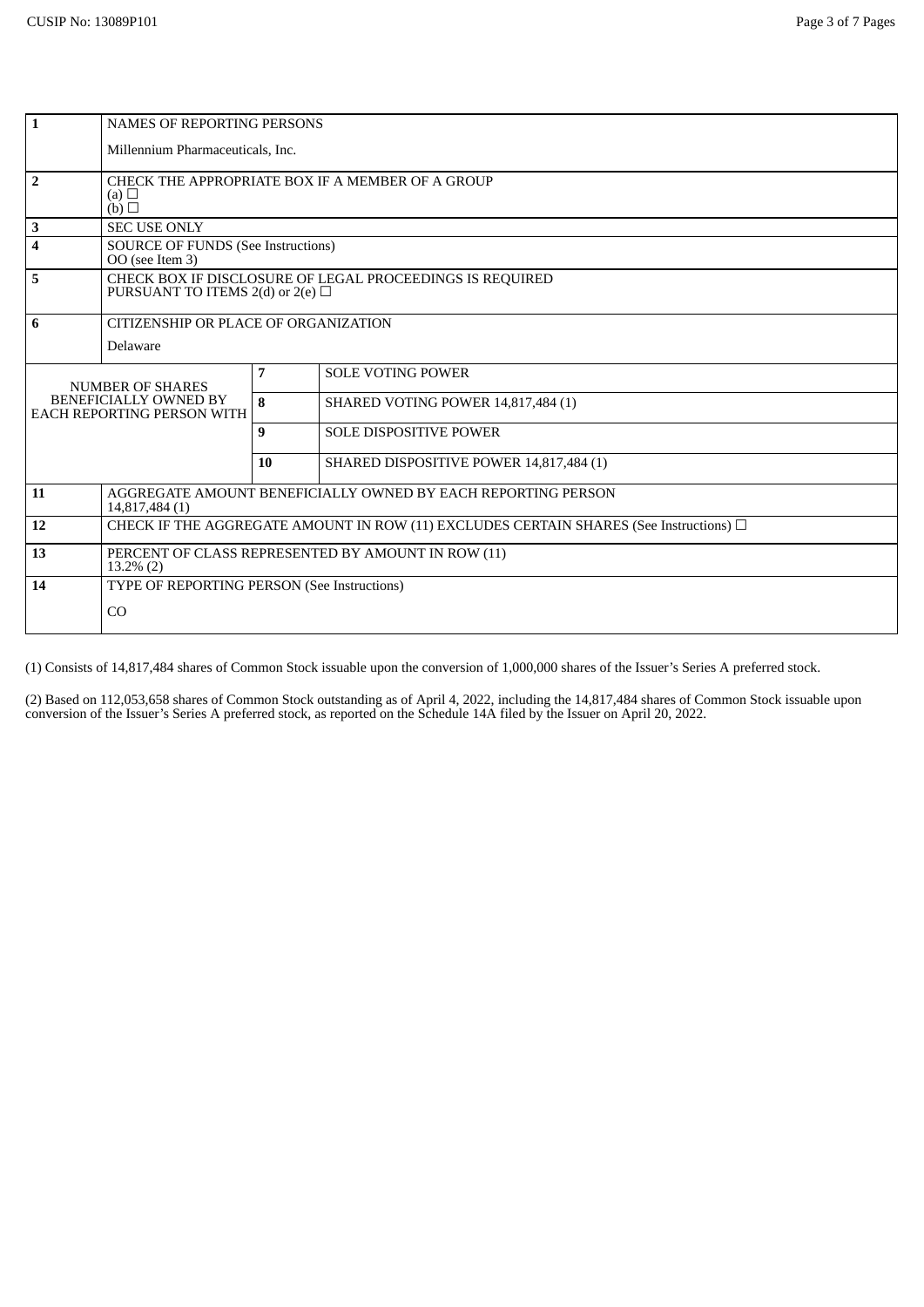### **Item 1. Security and Issuer.**

This statement on Schedule 13D relates to the common stock, par value \$0.0001 per share (the "Common Stock"), of Calithera Biosciences, Inc, a Delaware corporation (the "Issuer"). The Issuer's principal executive offices are located at 343 Oyster Point Boulevard, Suite 200, South San Francisco, CA 94080.

## **Item 2. Identity and Background.**

This Schedule 13D is being jointly filed on behalf of: (i) Takeda Pharmaceutical Company Limited, a corporation organized under the laws of Japan ("Takeda") and (ii) Millennium Pharmaceuticals, Inc., a Delaware limited liability company ("Millennium") (each a "Reporting Person" and collectively, the "Reporting Persons*"*).

Takeda is the indirect parent company of Millennium. Millennium is a wholly-owned direct subsidiary of Takeda Pharmaceuticals U.S.A. Inc., which is owned directly by both Takeda Pharmaceutical Company Limited (72.7%) and Takeda Pharmaceuticals International AG (27.30%). Takeda Pharmaceuticals International AG is a direct, wholly owned subsidiary of Takeda Pharmaceutical Company Limited. Because of the relationship of Millennium to Takeda, each Reporting Person may be deemed to beneficially own the shares of Common Stock described herein. A Joint Filing Agreement among the Reporting Persons is attached as an exhibit to this Schedule 13D.

The principal business address of Takeda is 1-1, Nihonbashi-Honcho 2-Chome, Chuo-Ku, Tokyo, 103-8668, Japan. The principal address of Millennium is 40 Landsdowne Street, Cambridge, Massachusetts 02139.

Takeda's principal business is operating as a global research and development-based company focusing on pharmaceuticals. Millennium is principally engaged in the business of conducting research, development and commercial functions of Takeda.

The name, business address, present principal occupation or employment and citizenship of each director and executive officer of each Reporting Person is set forth on Schedule I hereto.

During the last five years, none of the Reporting Persons or, to the knowledge of each of the Reporting Persons, any of the persons listed on Schedule I attached hereto has (i) been convicted in a criminal proceeding (excluding traffic violations or similar misdemeanors) or (ii) been a party to a civil proceeding of a judicial or administrative body of competent jurisdiction and as a result of such proceeding was or is subject to a judgment, decree or final order enjoining future violations of, or prohibiting or mandating activities subject to, federal or state securities laws or finding any violation with respect to such laws.

## **Item 3. Source and Amount of Funds or Other Consideration.**

The information set forth in Items 4, 5 and 6 of this Schedule 13D is incorporated by reference into this Item 3.

In accordance with a certain Asset Purchase Agreement between the Issuer and Millennium dated as of October 18, 2021 (the "APA"),<br>Millennium and the Issuer entered into a Preferred Stock Purchase Agreement (the "Purchase A acquire or license from Millennium certain technology, intellectual property and other assets.

#### **Item 4. Purpose of Transaction.**

The information set forth in Items 3, 5 and 6 of this Schedule 13D is hereby incorporated by this reference in this Item 4.

October 18, 2021, in accordance with the APA, Millennium and the Issuer entered into the Purchase Agreement, pursuant to which the Issuer issued to Millennium 1,000,000 shares of Preferred Stock, at a valuation of \$2.04 per equivalent one share of Common Stock for an aggregate deemed issue price of \$35.0 million. At the option of Millennium, the Preferred Stock is convertible into shares of Common Stock, up to 19.99% of the outstanding shares of Common Stock. Millennium may not convert its Preferred Stock into 20% or more of the outstanding shares of Common Stock as of the effective date of the APA without the prior approval of the Issuer's stockholders Millennium may still not be entitled to convert all or part of its Preferred Stock if, as a result of such conversion, Millennium would own 20% or more of the outstanding shares of Common Stock as of the date of such conversion pursuant to the "Accounting Cap" (as defined in the Certificate of Designations for such Preferred Stock), in which case on each yearly anniversary thereafter, any shares of Series A Preferred Stock that remain outstanding shall automatically be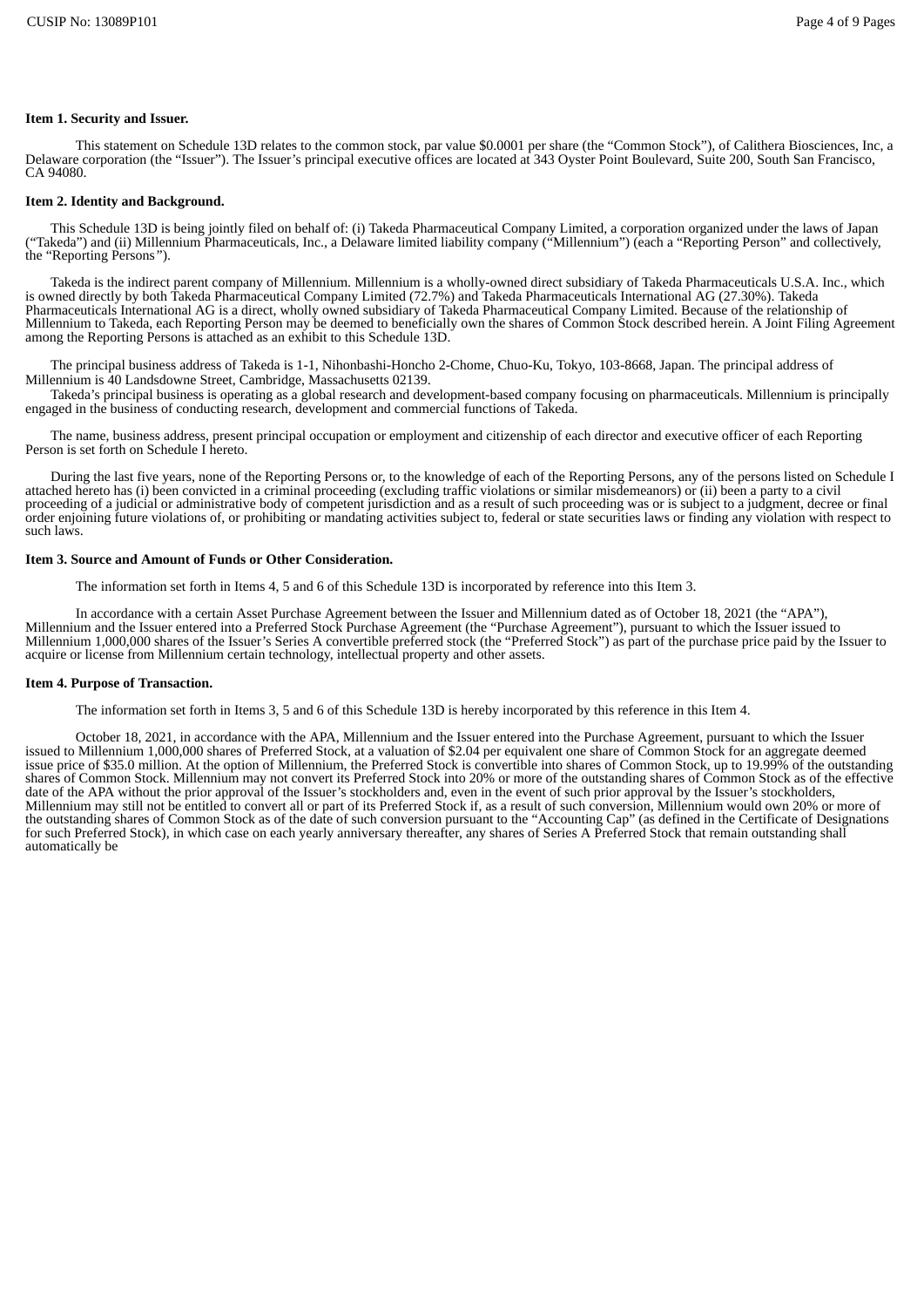converted into common stock at the applicable conversion ratio, in each case subject to the Accounting Cap, until such point in time as all shares of Series A preferred stock have been converted.

The conversion price of Millennium's Preferred Stock is subject to price-based anti-dilution adjustments, which adjustments vary depending on the circumstances of the conversion and which, if triggered, would result in additional shares of Common Stock being issued upon conversion of the Preferred Stock. For example, in the event of a mandatory conversion 18 months after the date of issuance, if the volume weighted percentage price of the Common Stock for the 30 trading days prior to such 18-month anniversary of the date of issuance is lower than \$2.04 per share, then the conversion price of the Preferred Stock would be reduced to such lower price. Certain anti-dilution adjustments would also apply in the event of a mandatory conversion upon a Qualified Financing (as defined in the Certificate of Designations), depending on the specific circumstances thereof. In addition, in the event of a voluntary conversion by Millennium, if the Issuer sells or grants any Common Stock or any of its securities that would entitle the holder thereof to acquire Common Stock at an effective price per share that is lower than the applicable conversion price of the Preferred Stock, then the conversion price of the Preferred Stock would be reduced to such lower price on a volume-weighted average basis.

Pursuant to the Certificate of Designations, while the Series A Preferred Stock remain outstanding, Millennium's consent is required before the Issuer may undertake certain actions that would adversely affect Millennium's powers, preferences or rights under the Series A Preferred Stock. In addition, under the Purchase Agreement, Millennium also has certain rights to participate in future stock issuances, to request the registration of the Common Stock upon conversion of the Preferred Stock and to attend meetings of the Issuer's board of directors in a non-voting observer capacity.<br>Millennium has also agreed to certain "standstill" provisions for a period of Millennium has also agreed to certain "standstill" provisions for a period of three years, limiting the ability of Millennium and its affiliates to encourage, cause or seek to cause a merger, recapitalization, restructurin control or influence the management, Board or policies of the Company.

Millennium acquired the securities described in this Schedule 13D in connection with the APA and the Purchase Agreement. Each of the Reporting Persons intends to review its investment on a regular basis and, as a result thereof, may at any time or from time to time determine, either alone or as part of a group, (a) to acquire additional securities of the Issuer, through open market purchases, privately negotiated transactions or otherwise, (b) to dispose of all or a portion of the securities of the Issuer owned by it in the open market, in privately negotiated transactions or otherwise, or (c) to take any other available course of action, which could involve one or more of the types of transactions or have one or more of the results described in the next paragraph of this Item 4. Any such acquisition or disposition or other transaction would be made in compliance with all applicable laws and regulations. Notwithstanding anything contained herein, each of the Reporting Persons specifically reserves the right to change its intention with respect to any or all of such matters. In reaching any decision as to its course of action (as well as to the specific elements thereof), each of the Reporting Persons currently expects that it would take into consideration a variety of factors, including, but not limited to, the following: the Issuer's business and prospects; other developments concerning the Issuer and its businesses generally; other business opportunities available to the Issuer; changes in law and government regulations; general economic conditions; and monetary and stock market conditions, including the market price of the securities of the Issuer.

Other than as described above, the Reporting Persons do not currently have any plans or proposals that relate to, or would result in, any of the matters listed in Items 4(a)-(j) of Schedule 13D, although, depending on the factors discussed herein, the Reporting Persons may change their purpose or formulate different plans or proposals with respect thereto at any time.

#### **Item 5. Interest in Securities of the Issuer.**

- (a) See rows (11) and (13) of the cover pages to this Schedule 13D for the aggregate number of Shares and percentage of Shares beneficially owned by the Reporting Persons.
- (b) See rows (7) through (10) of the cover pages to this Schedule 13D for the number of Shares as to which the Reporting Persons have the sole or shared power to vote or direct the vote and sole or shared power to dispose or to direct the disposition.
- (c) No transactions in Common Stock were effected by the Reporting Persons during the 60 days prior to the date hereof.
- (d) To the best knowledge of the Reporting Persons, no other person has the right to receive or the power to direct the receipt of dividends from, or the proceeds from the sale of, the shares beneficially owned by the Reporting Persons.
- (e) Not applicable.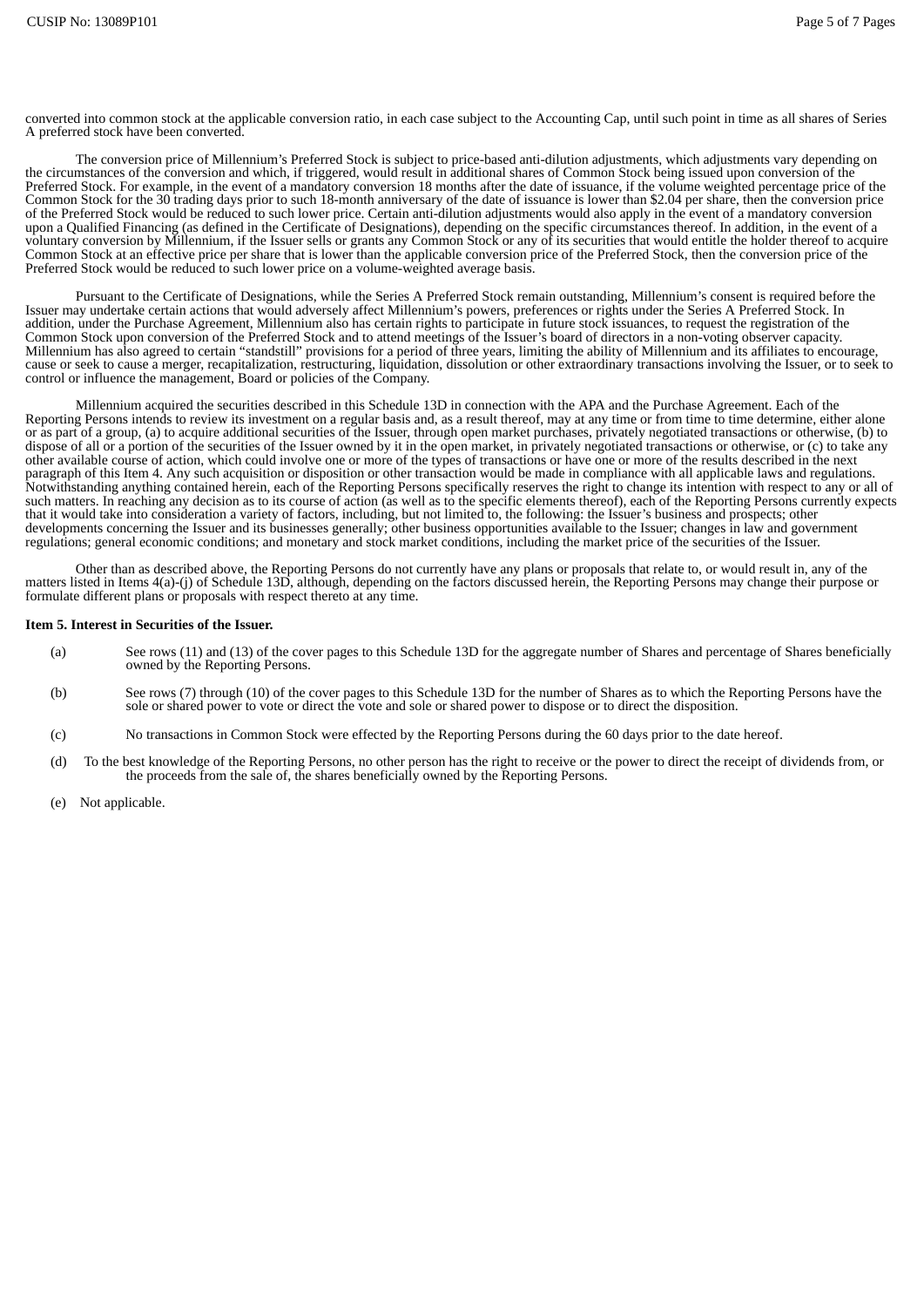## **Item 6. Contracts, Arrangements, Understandings or Relationships with Respect to Securities of the Issuer.**

Item 4 above summarizes certain provisions of the APA and the Purchase Agreement and is incorporated herein by reference. A copy of each of these agreements is attached as an exhibit to this Schedule 13D and incorporated herein by reference.

Except as set forth herein, the Reporting Persons do not have any contracts, arrangements, understandings or relationships (legal or otherwise) with any person with respect to any securities of the Issuer, including but not limited to any contracts, arrangements, understandings or relationships concerning the transfer or voting of such securities, finder's fees, joint ventures, loan or option arrangements, puts or calls, guarantees of profits, division of profits or losses, or the giving or withholding of proxies.

## **Item 7. Material to be Filed as Exhibits.**

## Exhibit No. Description

- 1 [Identification](#page-9-0) of the subsidiary which acquired the security being reported on by the parent holding company.
- 2 Joint Filing [Agreement](#page-10-0)
- 3 Asset Purchase Agreement, dated as of October 18, 2021, by and between Calithera Biosciences, Inc. and Millennium [Pharmaceuticals,](https://www.sec.gov/Archives/edgar/data/1496671/000095017021003783/cala-ex10_3.htm) Inc. (incorporated by reference to Exhibit 10.3 to the Issuer's Quarterly Report on Form 10-Q filed with the SEC on November 9, 2021).
- 4 Preferred Stock Purchase Agreement, dated as of October 18, 2021, by and between Calithera Biosciences, Inc. and Millennium [Pharmaceuticals,](https://www.sec.gov/Archives/edgar/data/1496671/000119312521301484/d198828dex101.htm) Inc. (incorporated by reference to Exhibit 10.1 to the Issuer's Current Report on Form 8-K filed with the SEC on October 19, 2021).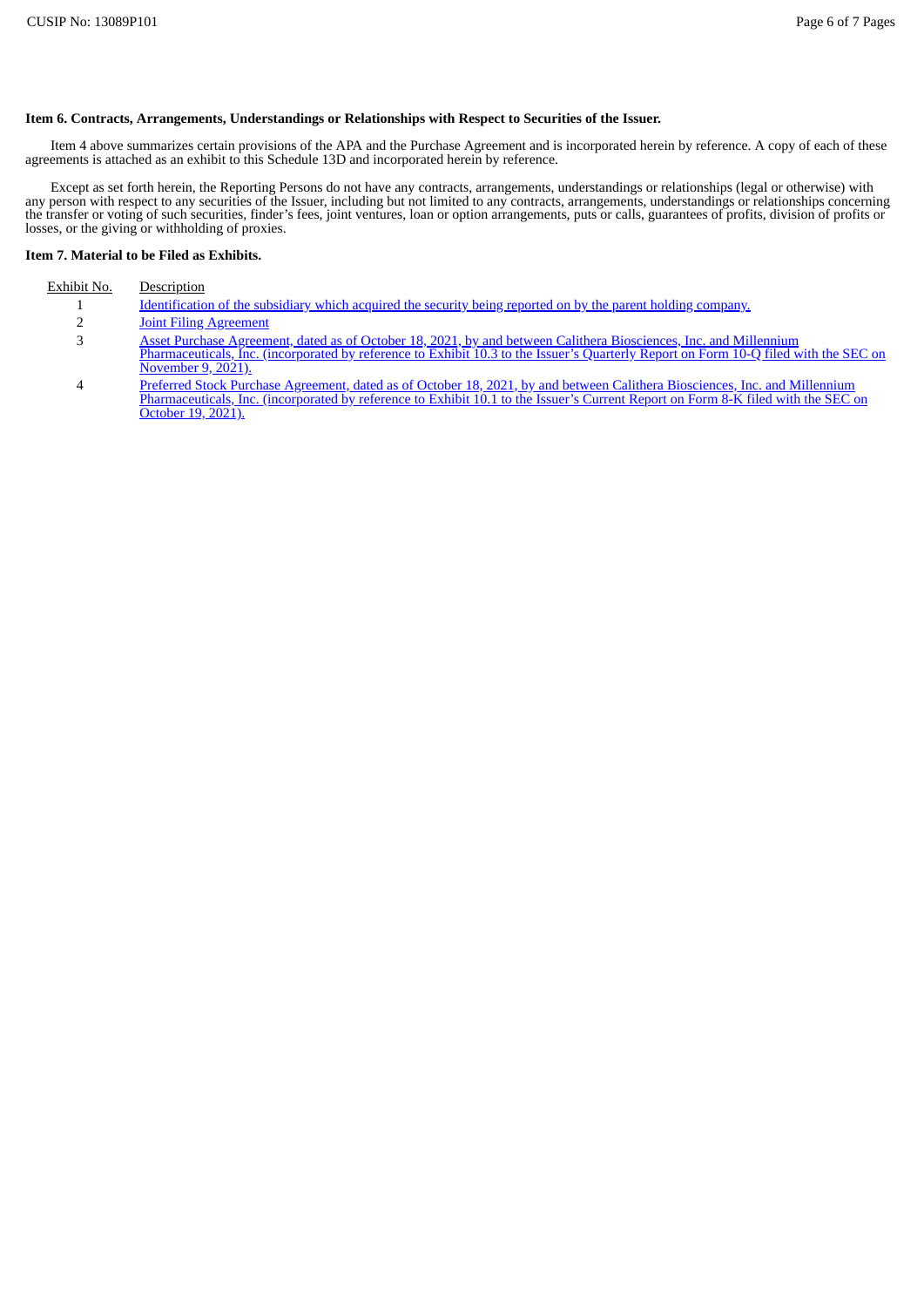## **SIGNATURE**

After reasonable inquiry and to the best of my knowledge and belief, I certify that the information set forth in this statement is true, complete and correct.

Dated: April 21, 2022

#### TAKEDA PHARMACEUTICAL COMPANY LIMITED

By /s/ Yoshihiro Nakagawa Name: Yoshihiro Nakagawa Title: Corporate Officer, Global General Counsel

MILLENNIUM PHARMACEUTICALS, INC.

By /s/ Paul Sundberg

Name: Paul Sundberg Title: Attorney-in-fact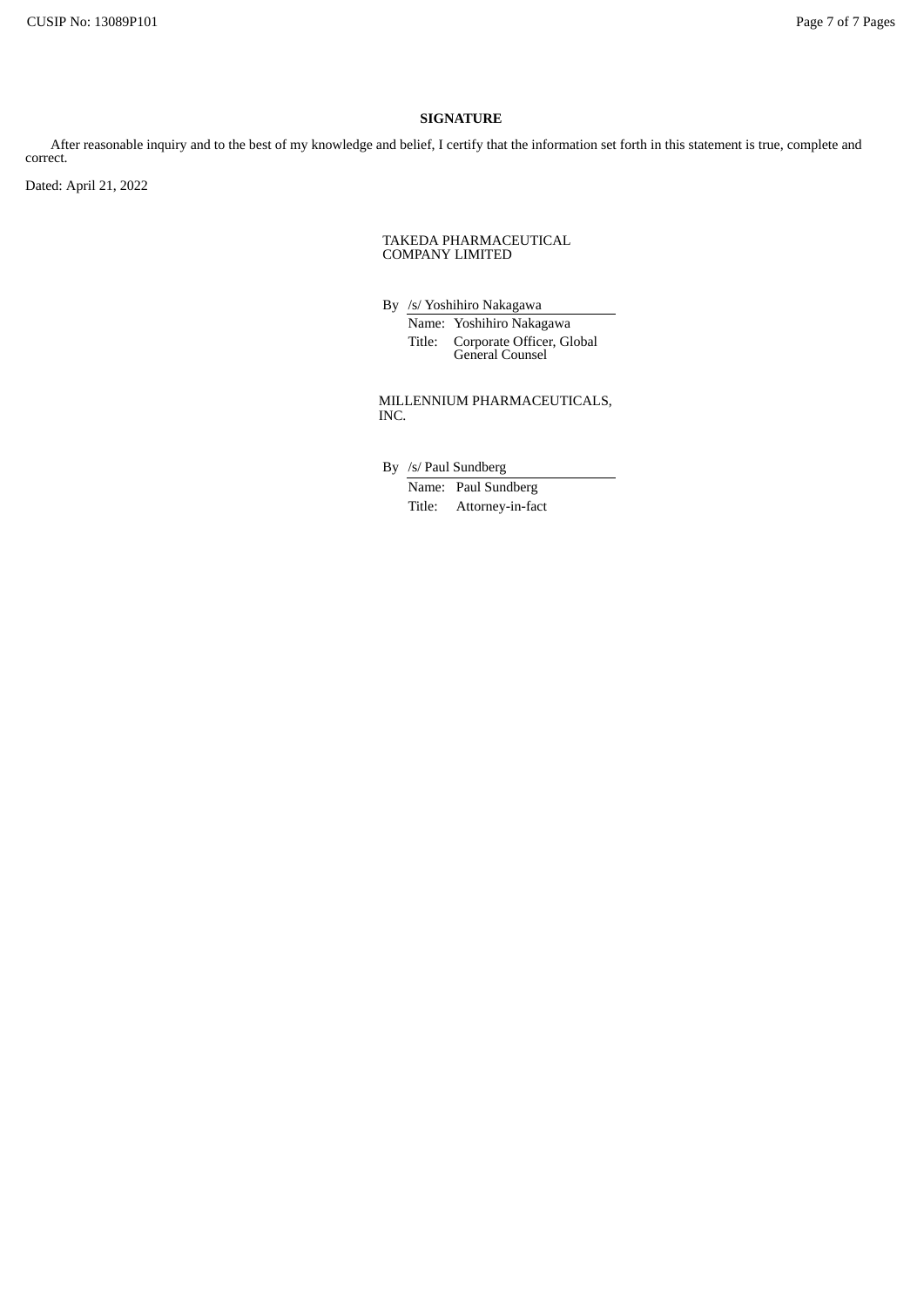# **SCHEDULE A**

# **DIRECTORS AND EXECUTIVE OFFICERS OF THE REPORTING PERSONS**

# **Takeda Pharmaceutical Company Limited**

The name, business address, title and present principal occupation or employment of each of the directors and executive officers of Takeda Pharmaceutical Company Limited ("Takeda") are set forth below. If no address is given, the business address is 1-1, Nihonbashi-Honcho 2-Chome, Chuo-Ku, Tokyo, 103-8668, Japan.

| <u>Director</u>              | <b>Principal Occupation</b>                                                 | <b>Citizenship</b> |
|------------------------------|-----------------------------------------------------------------------------|--------------------|
| Christophe Weber             | Representative Director, President and Chief Executive<br>Officer of Takeda | France             |
| Masato Iwasaki, Ph.D.        | Representative Director, Japan General Affairs at Takeda                    | Japan              |
| Andrew S. Plump, M.D., Ph.D. | President, Research and Development of Takeda                               | <b>US</b>          |
| Costa Saroukos               | Chief Financial Officer of Takeda                                           | Australia          |
| Masahiro Sakane              | Advisor of Komatsu Ltd.                                                     | Japan              |
| Olivier Bohuon               | Former Director and Chairman at LEO Pharma A/S                              | France             |
| Jean-Luc Butel               | Global Healthcare Advisor, President of K8 Global Pte. Ltd                  | Singapore          |
| Ian Clark                    | Former CEO and Director of Genentech Inc.                                   | <b>US</b>          |
| Yoshiaki Fujimori            | Senior Executive Advisor of CVC Japan                                       | Japan              |
| Steven Gillis                | Managing Director at ARCH Venture Partners                                  | <b>US</b>          |
| Shiro Kuniya                 | Managing Partner of Oh-Ebashi LPC & Partners                                | Japan              |
| Toshiyuki Shiga              | Chairman and CEO of INCJ, Ltd.                                              | Japan              |
| Koji Hatsukawa               | Former CEO of PricewaterhouseCoopers Arata                                  | Japan              |
| Emiko Higashi                | Managing Director of Tomon Partners, LLC                                    | Japan              |
| Michel Orsinger              | Former Member of Global Management Team of Johnson & Switzerland<br>Johnson |                    |
| Masami Iijima                | Counselor of Mitsui & Co., Ltd                                              | Japan              |
| <b>Executive Officer</b>     | <b>Title - Principal Occupation</b>                                         | <b>Citizenship</b> |
| Christophe Weber             | President and Chief Executive Officer                                       | France             |
| Masato Iwasaki, Ph.D.        | Director, Japan General Affairs                                             | Japan              |
| Andrew S. Plump, M.D., Ph.D. | President, Research and Development                                         | <b>US</b>          |
| Costa Saroukos               | <b>Chief Financial Officer</b>                                              | Australia          |
| Gabriele Ricci               | Chief Data & Technology Officer                                             | Italy              |
| Giles Platford               | President, Plasma-Derived Therapies Business Unit                           | UK                 |
| Gerald Greco                 | <b>Global Quality Officer</b>                                               | <b>US</b>          |
| Julie Kim                    | President, US Business Unit                                                 | US                 |
| Koki Sato                    | Corporate Strategy Officer & Chief of Staff                                 | Japan              |
| Lauren Duprey                | Chief Human Resources Officer                                               | <b>US</b>          |
| Marcello Agosti              | Global Business Development Officer                                         | Italy              |
| Milano Furuta                | President, Japan Pharma Business Unit                                       | Japan              |
| Mwana Lugogo                 | Chief Ethics & Compliance Officer                                           | Kenya              |
| Ramona Sequeira              | President, Global Portfolio Division                                        | Canada             |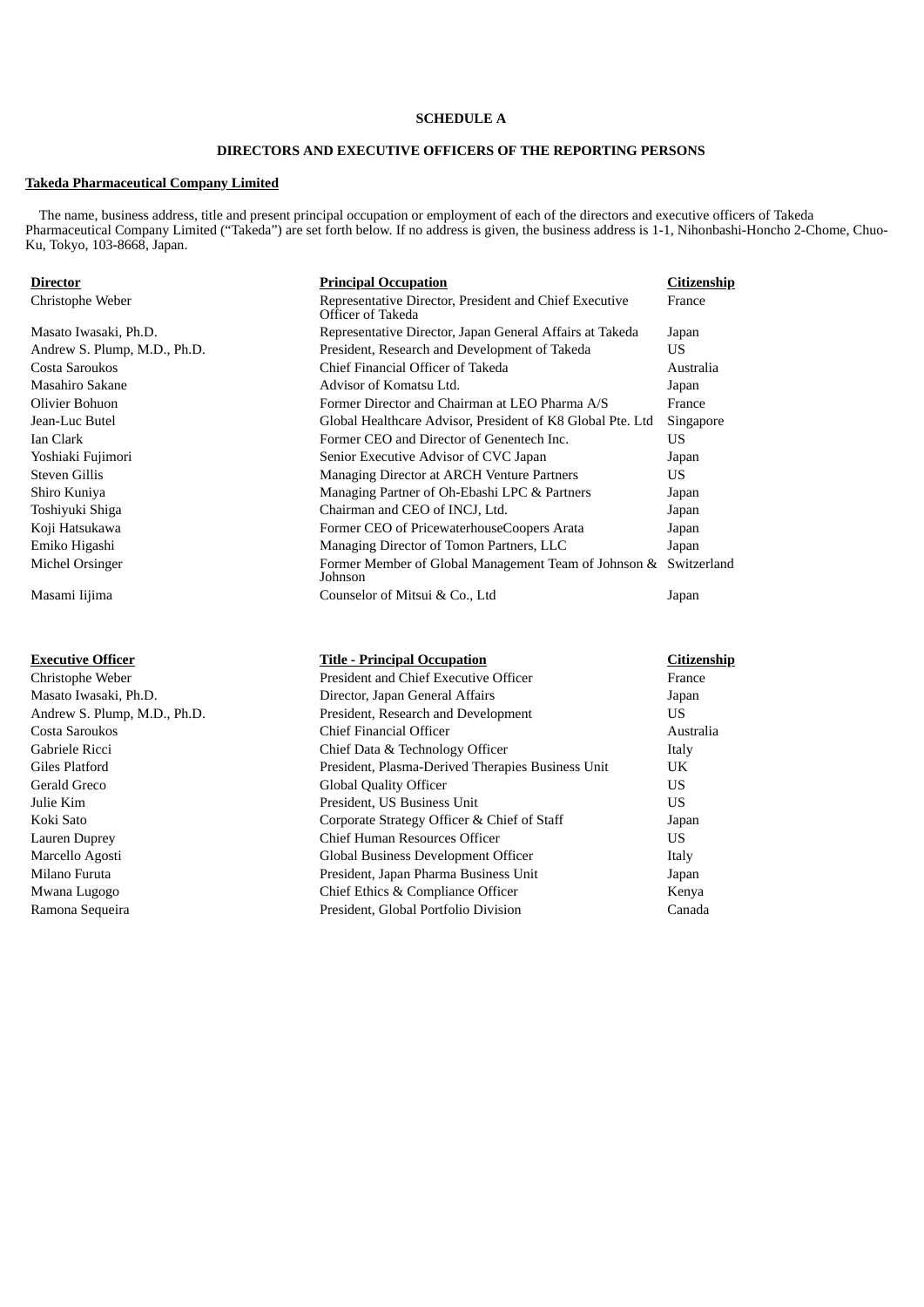| Takako Ohvabu      | Chief Global Corporate Affairs & Sustainability Officer | Japan   |
|--------------------|---------------------------------------------------------|---------|
| Teresa Bitetti     | President, Global Oncology Business Unit                | US      |
| Thomas Wozniewski  | Global Manufacturing & Supply Officer                   | Germany |
| Yoshihiro Nakagawa | Global General Counsel                                  | Japan   |

# **Millennium Pharmaceuticals, Inc.**

The name, business address, title and present principal occupation or employment of each of the directors and executive officers of Millennium Pharmaceuticals, Inc. ("Millennium") are set forth below. If no address is given, the business address is 40 Landsdowne Street, Cambridge, Massachusetts, 02139.

| <b>Director</b><br>Teresa Bitetti<br><b>Fabien Dubois</b> | <b>Principal Occupation</b><br>President, Global Oncology Business Unit<br>Chief Financial Officer, USBU | Citizenship<br>US<br>France |
|-----------------------------------------------------------|----------------------------------------------------------------------------------------------------------|-----------------------------|
| <b>Executive Officer</b>                                  | <b>Title - Principal Occupation</b>                                                                      | <b>Citizenship</b>          |
| Teresa Bitetti                                            | President                                                                                                | US                          |
| <b>Fabien Dubois</b>                                      | <b>Treasurer</b>                                                                                         | France                      |
| Jason Baranski                                            | Secretary                                                                                                | US                          |
| Paul Sundberg                                             | <b>Assistant Secretary</b>                                                                               | US                          |
| Krista Fiedler                                            | <b>Assistant Treasurer</b>                                                                               | US                          |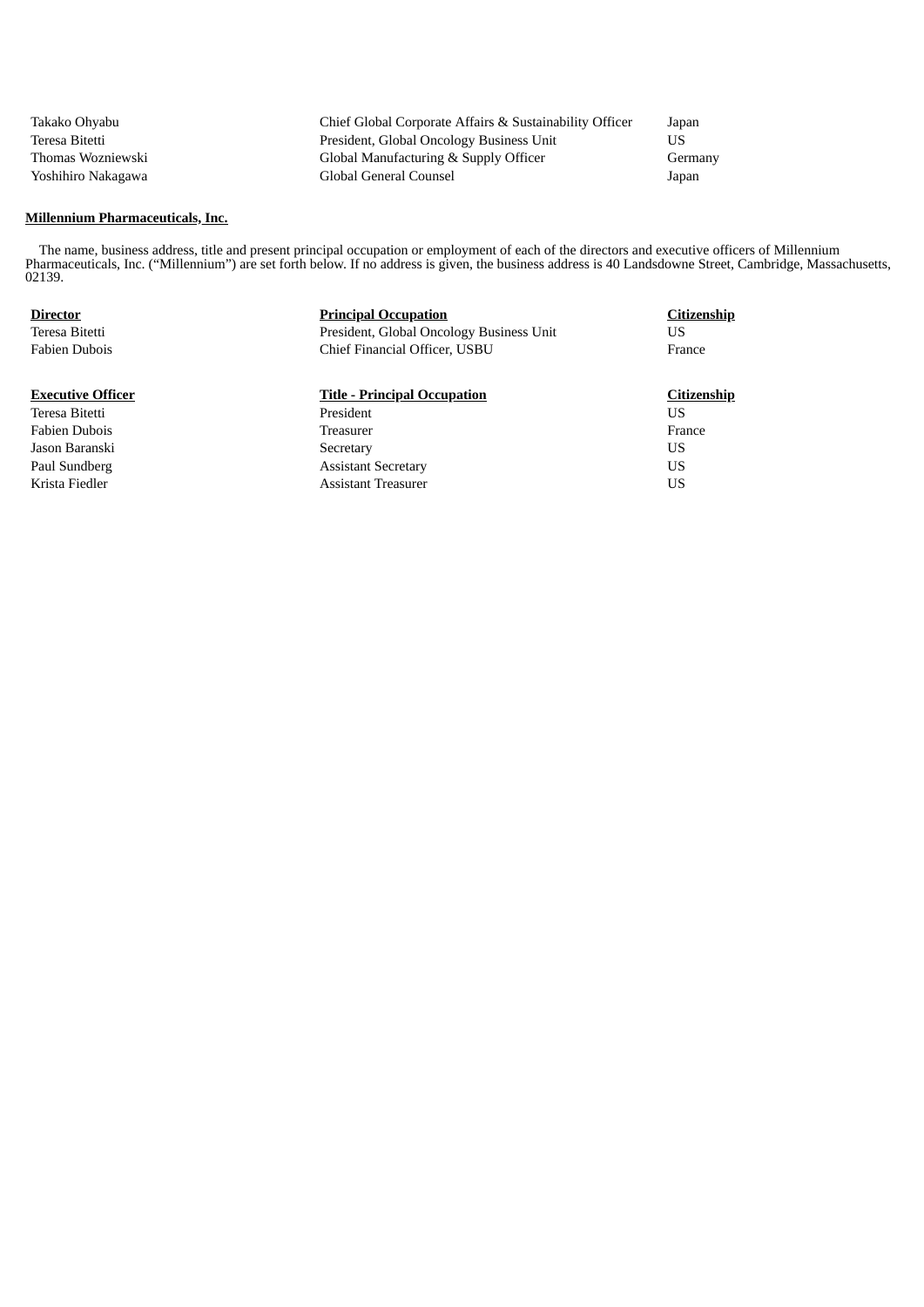## **Identification of the subsidiary which acquired the security being reported on by the parent holding company.**

<span id="page-9-0"></span>Takeda Pharmaceutical Company Limited's beneficial ownership of the reported securities consists of 14,817,484 shares of Common Stock issuable upon the conversion of 1,000,000 shares of the Issuer's Series A preferred stock held directly by Millennium Pharmaceuticals, Inc., which is a direct, wholly owned subsidiary of Takeda Pharmaceuticals U.S.A. Inc., which is owned directly by both Takeda Pharmaceutical Company Limited (72.7%) and Takeda Pharmaceuticals International AG (27.30%). Takeda Pharmaceuticals International AG is a direct, wholly owned subsidiary of Takeda Pharmaceutical Company Limited.